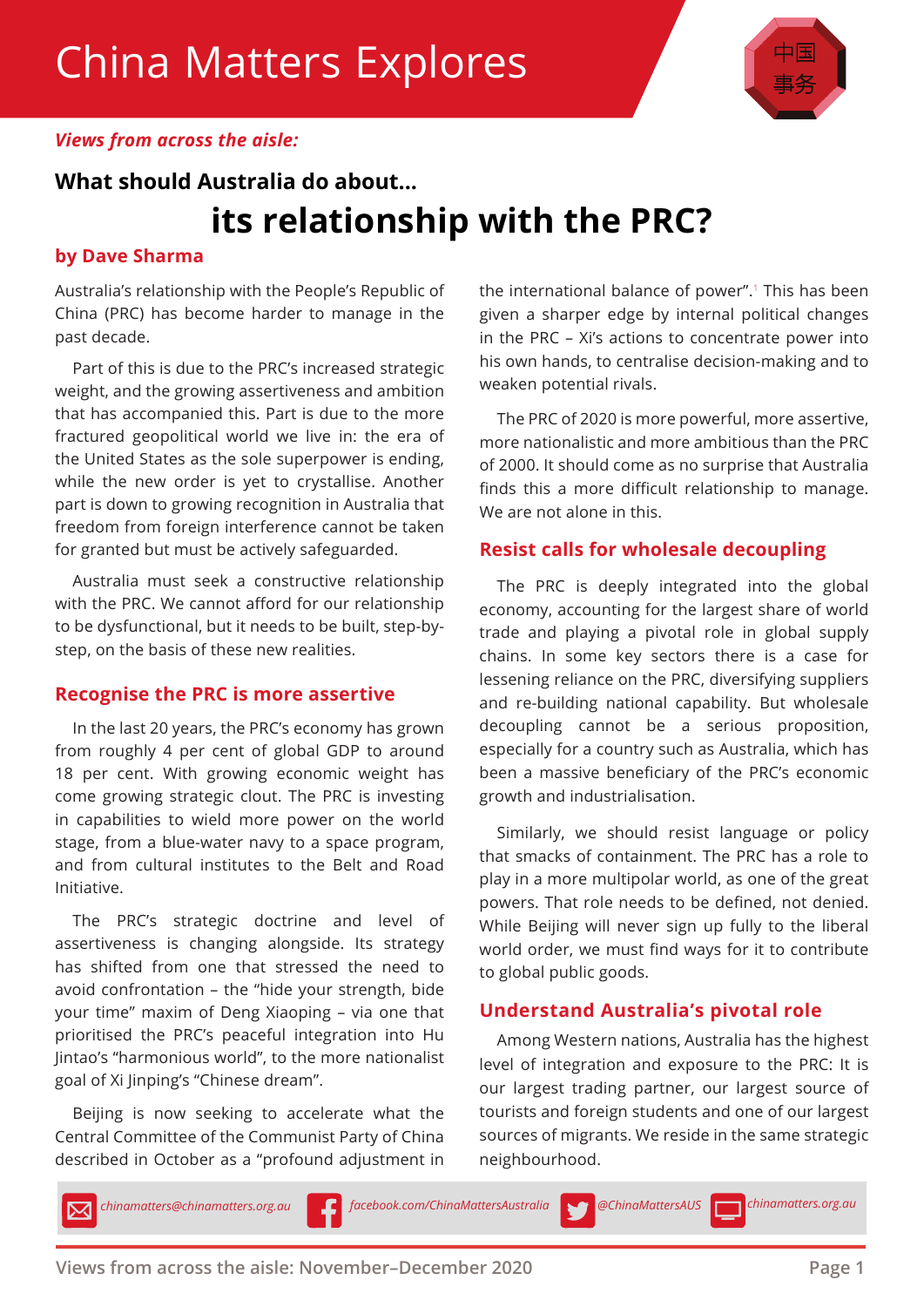# China Matters Explores

Other Western nations look to us for policy guidance on the PRC. In turn, Beijing sees Australia's behaviour as having a demonstration effect on other Western nations: If the PRC is successful in brow-beating our political class and constraining our policy choices, it will serve as a lesson to others. But if Australia maintains its course in the face of pressure, it will strengthen resolve among other nations to do likewise.

We should be more open and truthful with the public about the challenges of the relationship, rather than seeking to shield them from it.

This is why Australia is currently a target for Beijing's statecraft, and why we should expect a more challenging and turbulent relationship with the PRC over the next two decades. We should remain alert to opportunities to improve the tone of the relationship and avoid unnecessary antagonism. But there is no simple "reset" on offer with the PRC.

#### **Be frank with the Australian public**

We need public support for the difficult road ahead. This requires greater frankness from our political leaders. We should be more open and truthful with the public about the challenges of the relationship, rather than seeking to shield them from it. This includes being more willing to disclose attempts by the PRC to interfere in Australia, from large-scale cyberattacks to attempts to intimidate Chinese Australian communities.

More transparency and open debate will nurture supportive public opinion. Domestic actors – from business leaders to politicians – need to eschew the temptation for cheap point-scoring with empty accusations of mismanaging the relationship. Similarly, we must avoid a descent into McCarthyism. The public discussion has to be sophisticated enough to allow an exchange of views without people's patriotism being called into question. That is exactly the sort of internal division that the PRC seeks to exploit.

# **Articulate our redlines clearly**

Along with a cool head, we need a clinical approach

to articulating our non-negotiable sovereign interests. Beijing frequently communicates its redlines to us: from its system of government to its territorial integrity and ultimate sovereignty over restive provinces. By and large, we respect these redlines.

In return, Australia must clearly define our redlines. We must make it clear that certain elements underpinning our sovereignty and national character are non-negotiable and off-limits to foreign actors. We are entitled to seek the same level of respect for these redlines from the PRC as the PRC demands from us.

Beijing does not control all the leverage in this relationship. We should find ways to remind Beijing that the respect we pay to the PRC's redlines requires reciprocity. The PRC's many sensitivities include Taiwan's engagement with the outside world, the status of ethnic minorities, including in Xinjiang and Tibet, the legitimacy of its system of government, and internal corruption.

#### **View our Chinese communities as assets**

We must see Australia's Chinese communities as assets. This means defending them when needed from attacks questioning their loyalty or patriotism. Not only are such attacks deeply offensive to our national character, they do us immense strategic harm.

Our security agencies need to better engage Australia's Chinese communities. These communities need to be aware of vulnerabilities and alert to attempts to recruit them, and the agencies need their assistance and cooperation in mapping such activities.

Australia's Islamic community has been a great resource in fighting attempts by the Islamic State group to radicalise our citizens and turn them against Australia. We need to have the same level of cooperation with Australia's Chinese communities.

To do this well, our security agencies need to actively recruit more Chinese Australians and more Mandarin speakers. This will require a new approach to security clearances. Many candidates are being turned away and others are leaving government service because of this issue.

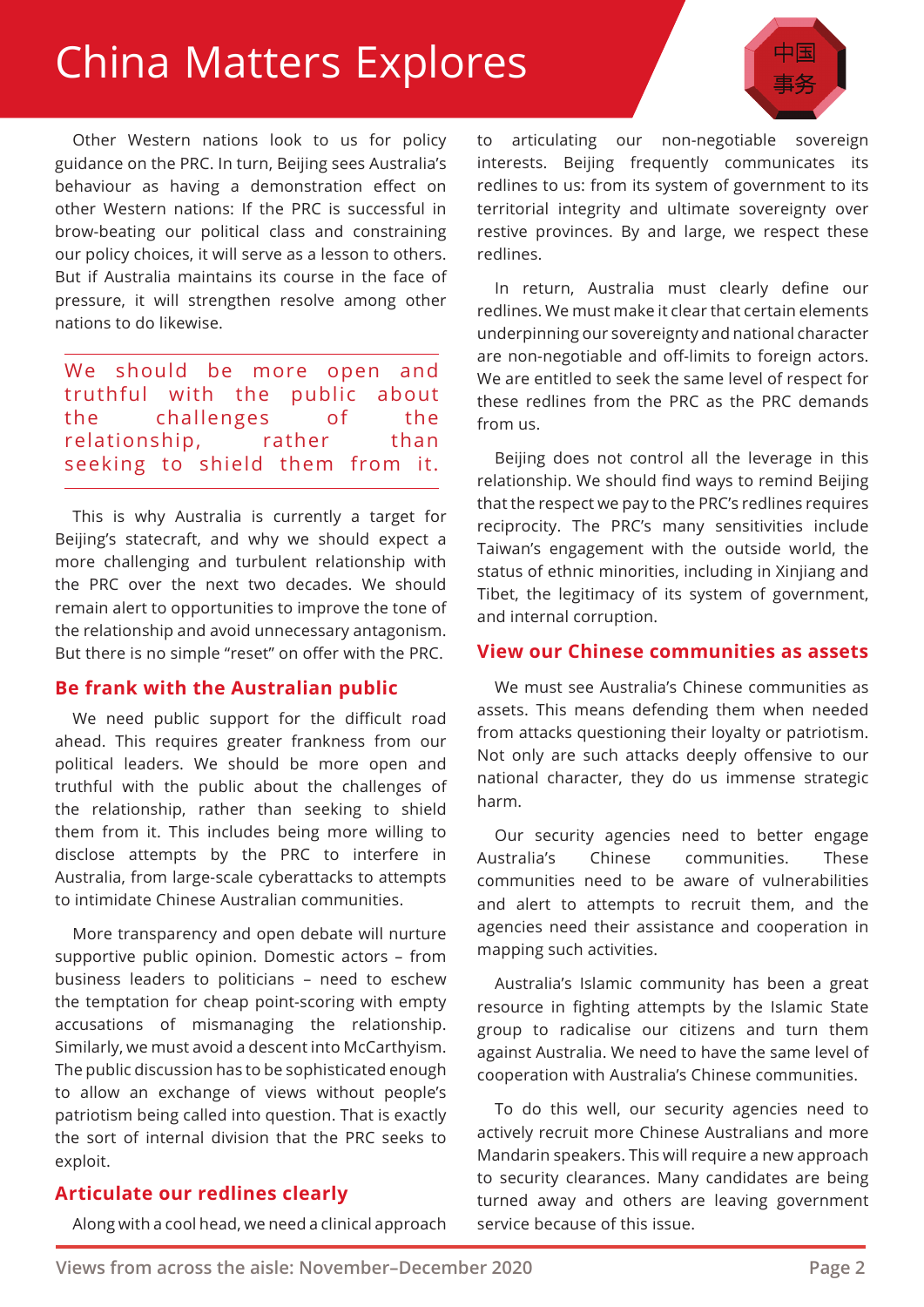# China Matters Explores



### **Build new coalitions abroad**

The US no longer has the capability or the will to single-handedly manage the PRC's rise. We need to build broader coalitions to manage and balance Beijing's behaviour.

The PRC has successfully used its size to pick off nations one-by-one in bilateral contests. It has also exploited US neglect of the multilateral system under the Trump administration to massively increase its influence over multilateral bodies.

# Taiwan … should also be invited to join the CPTPP, regardless of Beijing's opposition.

To resist being picked off, and to maintain our influence in the multilateral system, nations committed to the liberal order need to collaborate and stand united in defence of shared principles. The task of our diplomacy, which will require a stepchange in its level of activity and assertiveness, is to build channels for such coalitions to form and respond.

It will be essential to build stronger and closer ties with India and Japan – two major Indo-Pacific powers – through vehicles such as the Quadrilateral Security Dialogue. In addition to regular meetings of Quad foreign ministers, we should propose regular meetings of Quad defence ministers. We must also build closer ties with other Asian powers that share our commitment to the liberal order, including Indonesia, South Korea, Singapore and Vietnam.

Europe can be a critically supportive actor of these efforts, especially in the defence of global norms and in multilateral settings. Older groupings, such as the Five Eyes, the Commonwealth and the Organisation for Economic Co-operation and Development (OECD), need to be repurposed for the challenge at hand. New groups, such as a new version of a G10 grouping – the G7 plus Australia, South Korea and India – could also play an important role in managing the PRC's rise. Australia should seek to institutionalise such a body.

The Comprehensive and Progressive Agreement for Trans-Pacific Partnership (CPTPP) should be harnessed to speak out as a group against weaponising trade to secure strategic objectives. Such actions by the PRC are in clear violation of global trade norms and amount to trade bullying and economic coercion. We should use the dispute settlement mechanisms of the World Trade Organization (WTO) to push back. With Joe Biden in the White House, the US should be encouraged back into the CPTPP. Taiwan, in its capacity as an Asia-Pacific economy, should also be invited to join the CPTPP, regardless of Beijing's opposition.

Our alliance with the US will remain fundamental. We should encourage the Biden administration to take a regional, allied-centric approach toward managing the PRC, rather than the bilateralism that characterised the Trump and Obama administrations.

Beijing likes to portray us as a US proxy. While we should not shy away from our alliance with the US, we should state clearly that we reach our own national decisions, based on our own national interests.

# **Finally, show patience and resolve**

Recent PRC actions, from "wolf warrior" diplomacy to trade disruption, are an attempt to coerce us into reversing policy decisions taken in our national interest. No self-respecting nation should give in to such pressure, and such tactics will not work with Australia.

Rather than dividing public sentiment and driving calls for capitulation, such tactics have only united public opinion and encouraged greater resolve.

We should persist with efforts to explain our own approach to Beijing: that we seek a constructive relationship, that we accept the PRC's legitimacy as a great power, but that certain core interests are not negotiable. This might take a few years, but ultimately the strong structural basis of our relationship and the PRC's pragmatism should reassert themselves. At that point we should reach a new equilibrium in the relationship: one that sees us trade and cooperate productively in some areas, but is respectful of core interests and accepts the persistence of fundamental differences.